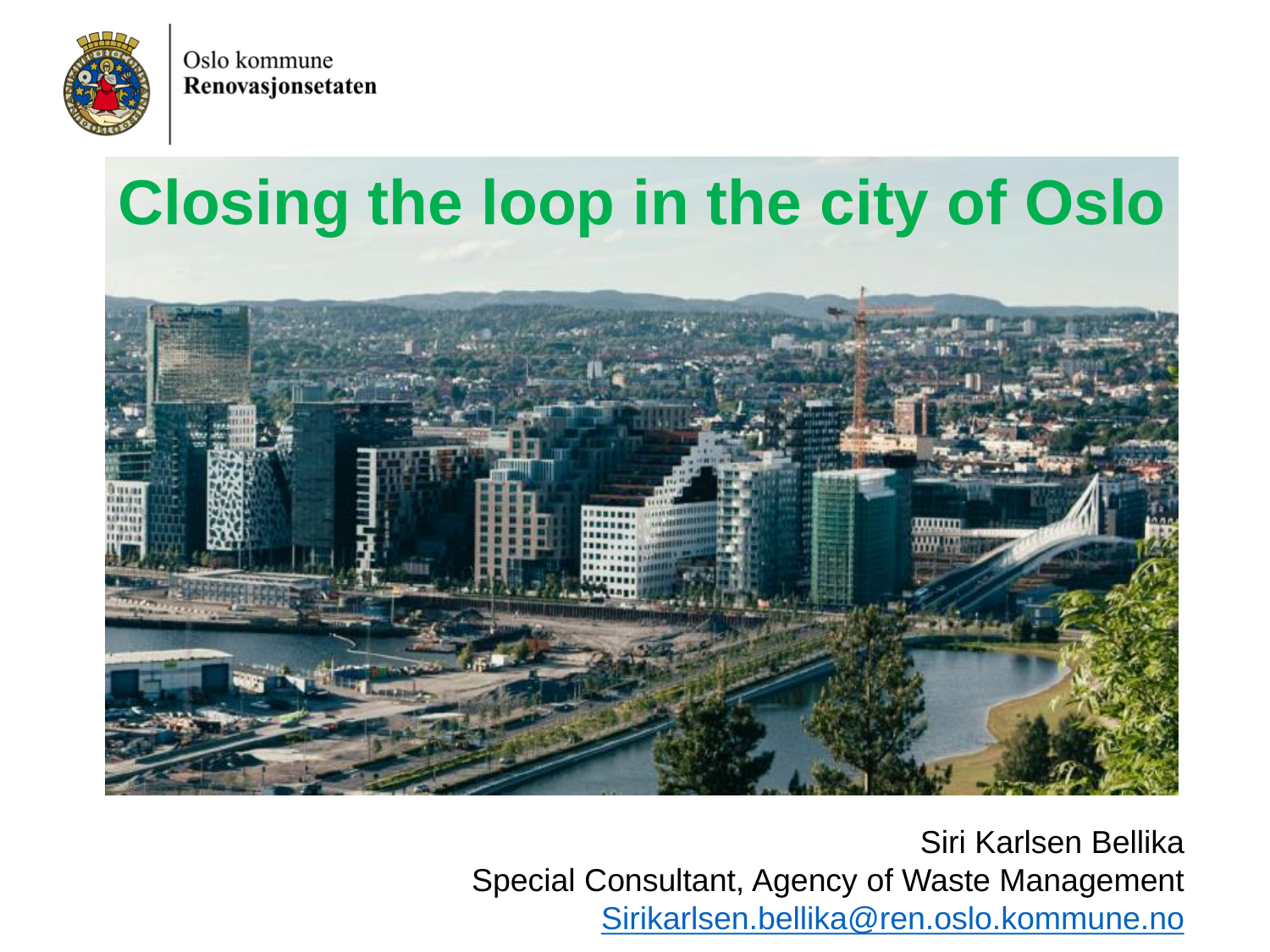

# **Quick facts about Oslo:**

- **Population is around 660.000**
- **Rapidly growing city**
- **Appointed European Green Capital 2019**
- **Coordinator of the EU Urban Agenda Partnership on Circular Economy**

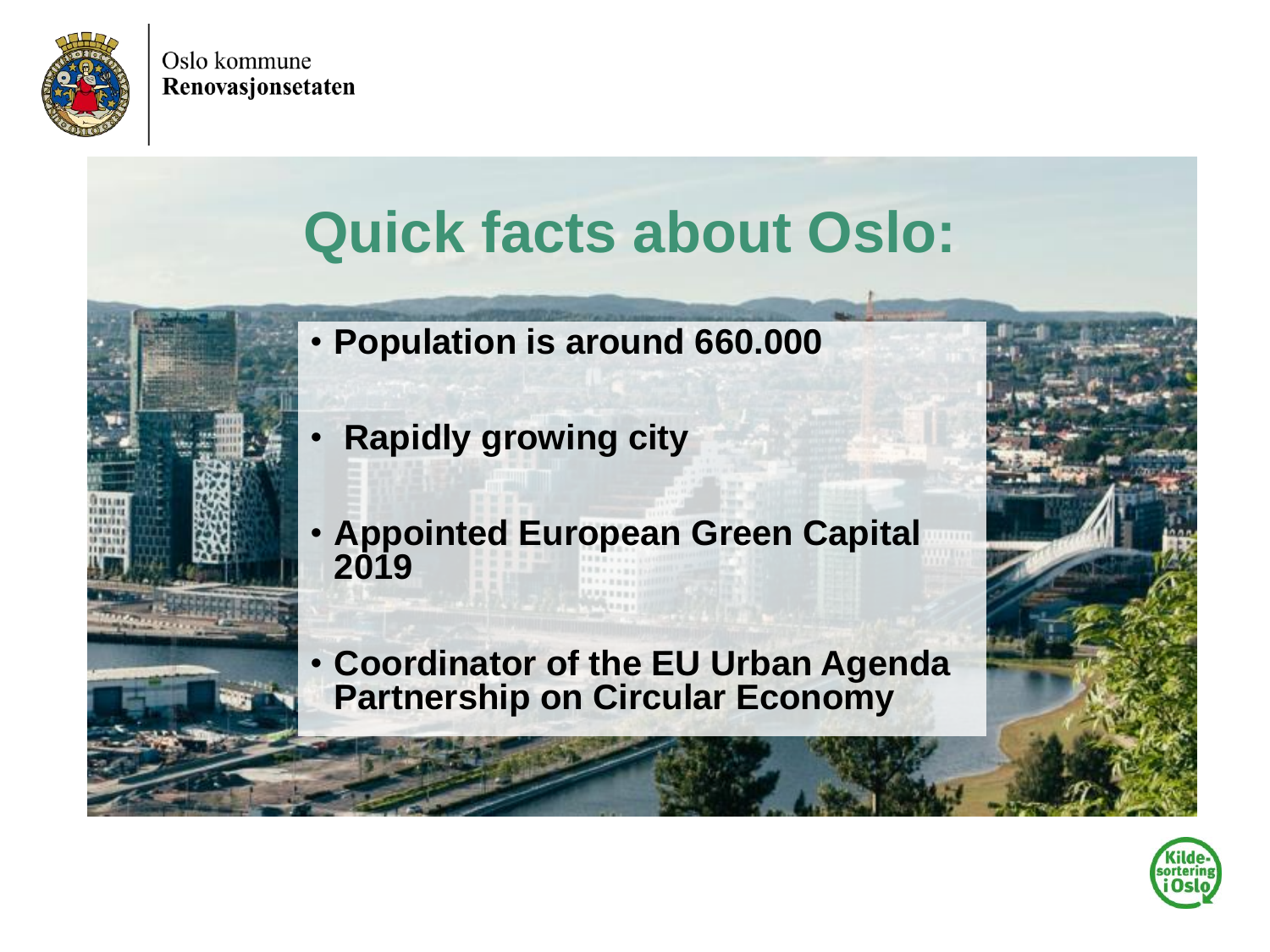

# Our vision is to create a **greener**, more **socially inclusive**, **smarter** and more **innovative** city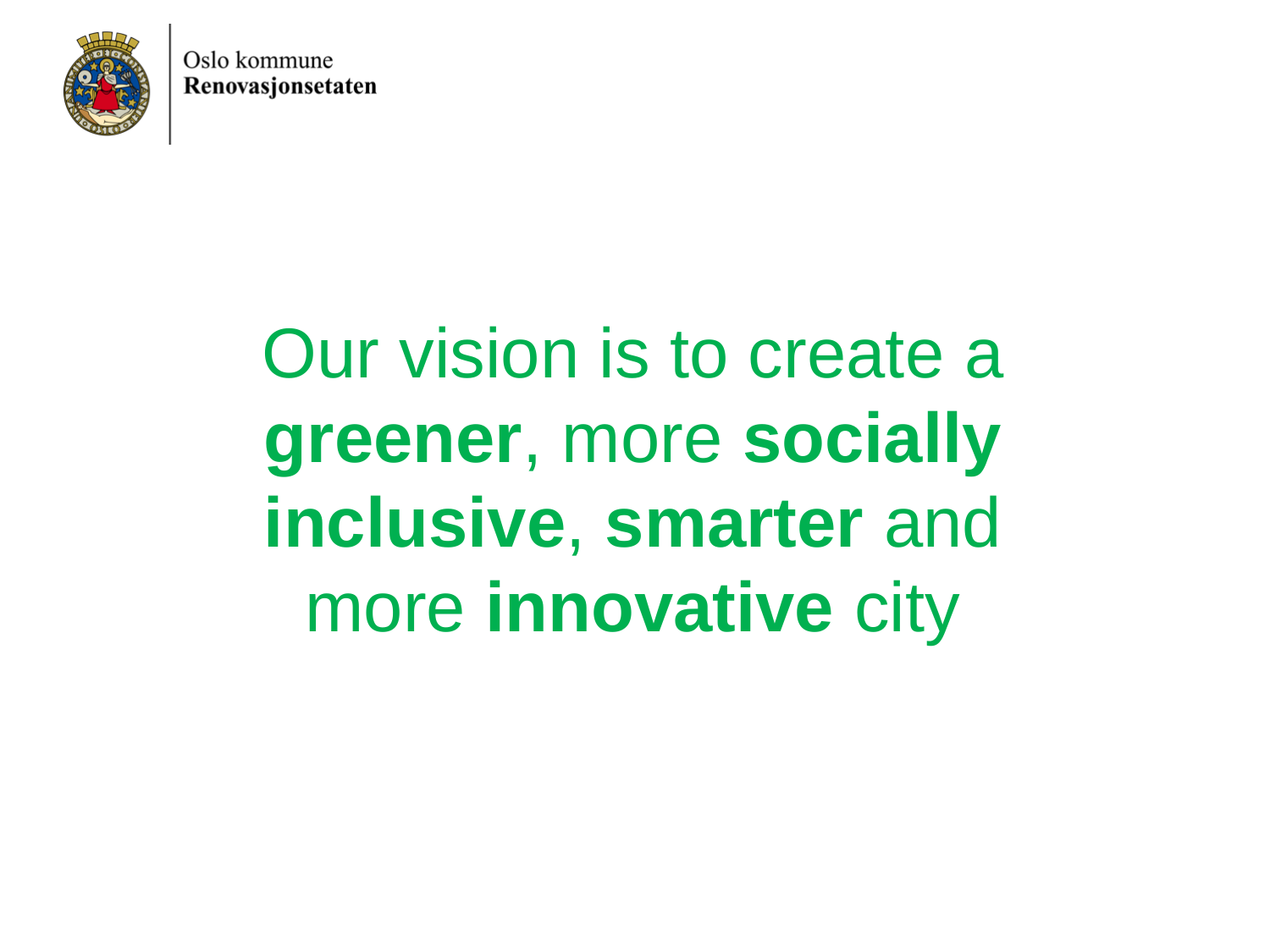

#### **Four main strategies towards a Circular Economy**

| 1. Climate change<br>adaptation | 2. Waste Management   |
|---------------------------------|-----------------------|
| 3. Circular consumption         | 4. Public Procurement |

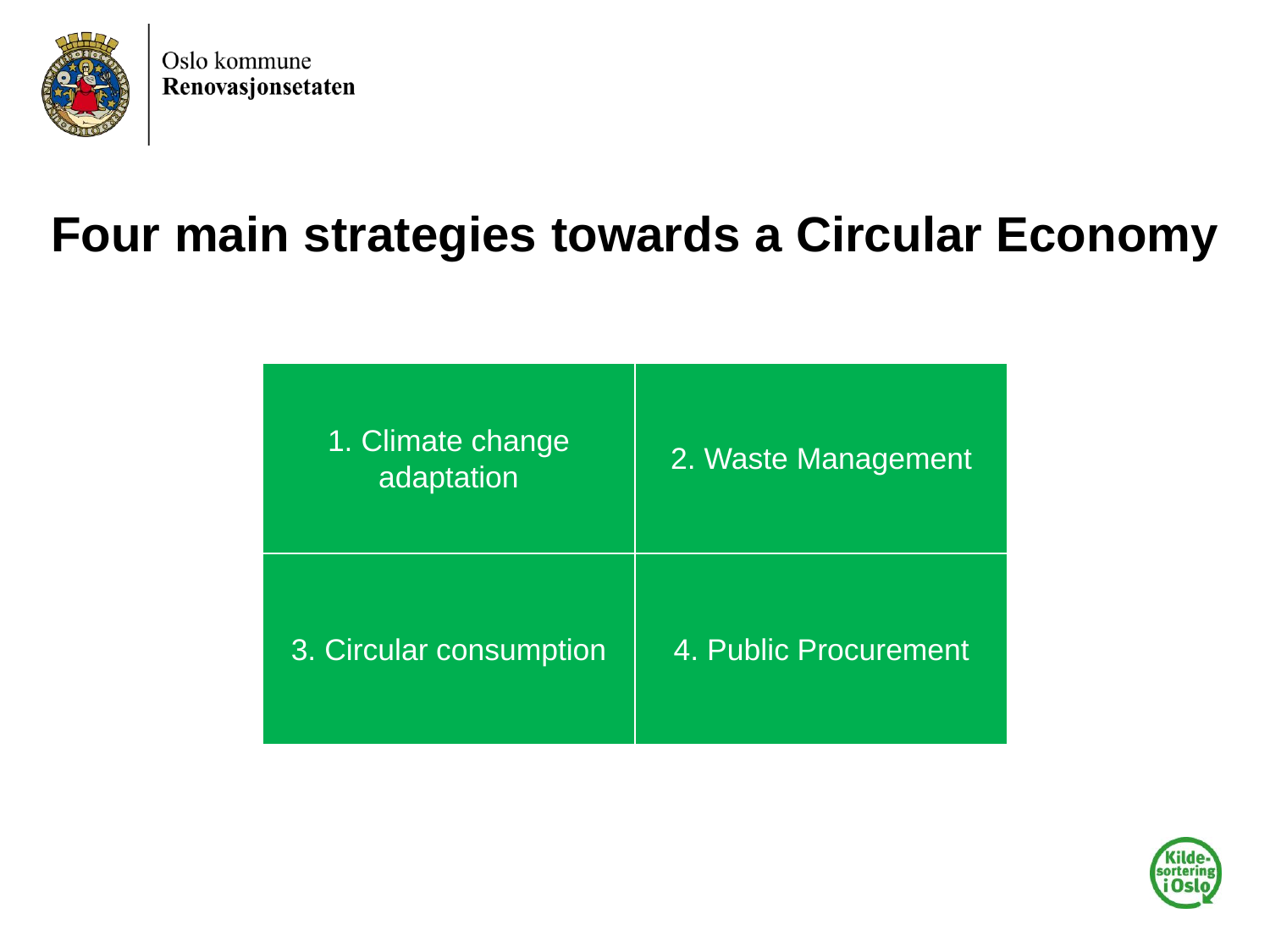

### **1. Climate change adaptation strategy**

Reduce direct greenhouse gas emissions by:

- 50% by 2020 (compared to 1990 levels)
- 95% by 2030 (compared to 1990 levels)

This will be reached by several local measures, amongst these is to:

- Introduce a car-free city centre
- Increase daily travels with bikes, having 25% of transport by bike within 2025
- Phase out fossil fuel-based vehicles by 2030
- Phase out the use of fossil-fuels for heating by 2020



The Climate and Energy Strategy describes how we can achieve our climate targets, while developing and upgrading an urban community in which people and commerce thrive.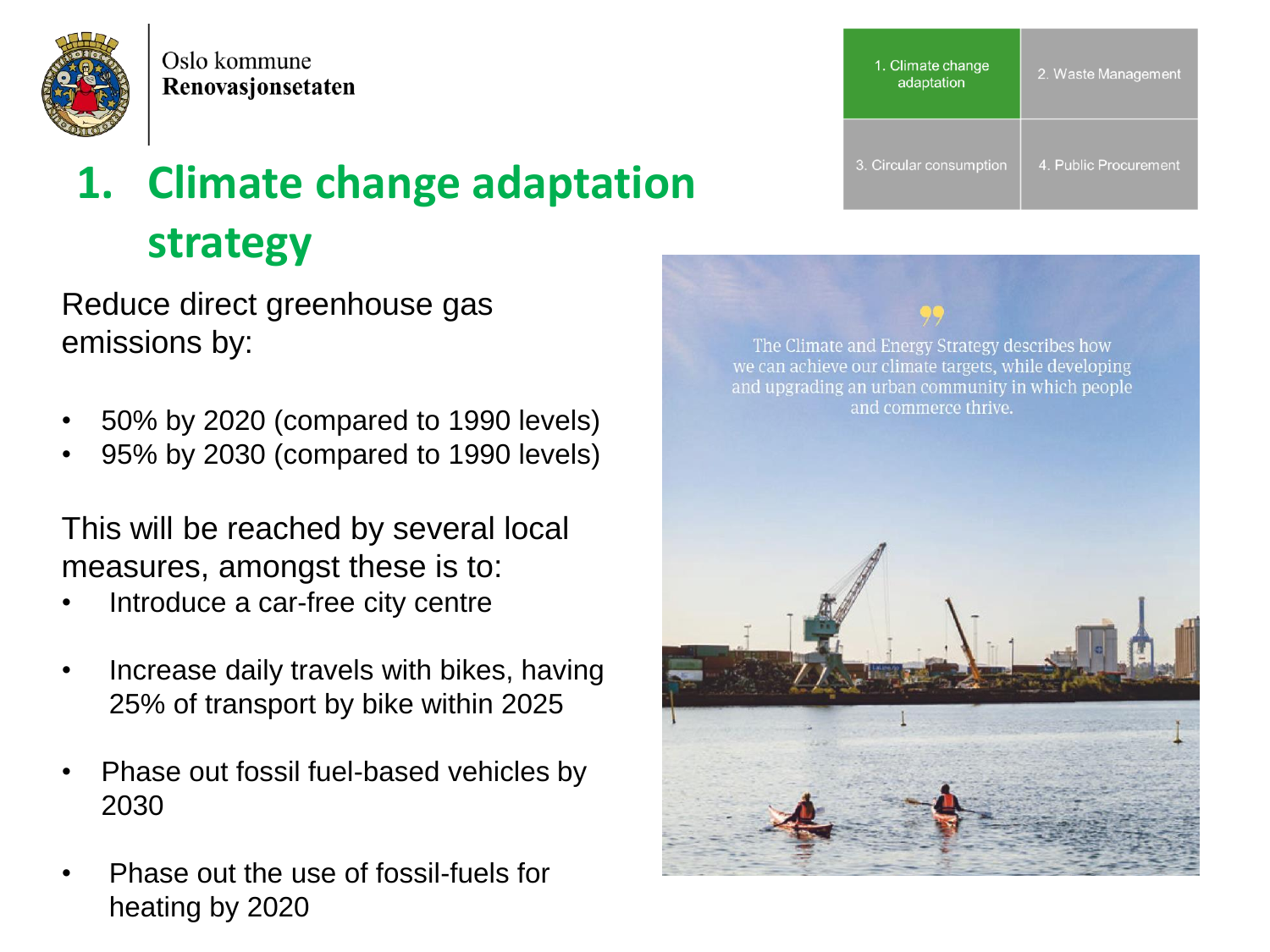

#### **2. Waste Management strategy**

Developing a new strategy on Waste Management, main aim:

*«Make Oslo internationally leading in our work with waste prevention, reuse and recycling»*

Circular Bio-resources:

- More than 150 buses in Oslo run on biogas produced from food waste and wastewater
- Biofertilisers are produced at the biogas plants and are used by local farmers to produce food
- Garden waste is composted and returned to the citizens as soil for garden activities and urban food production



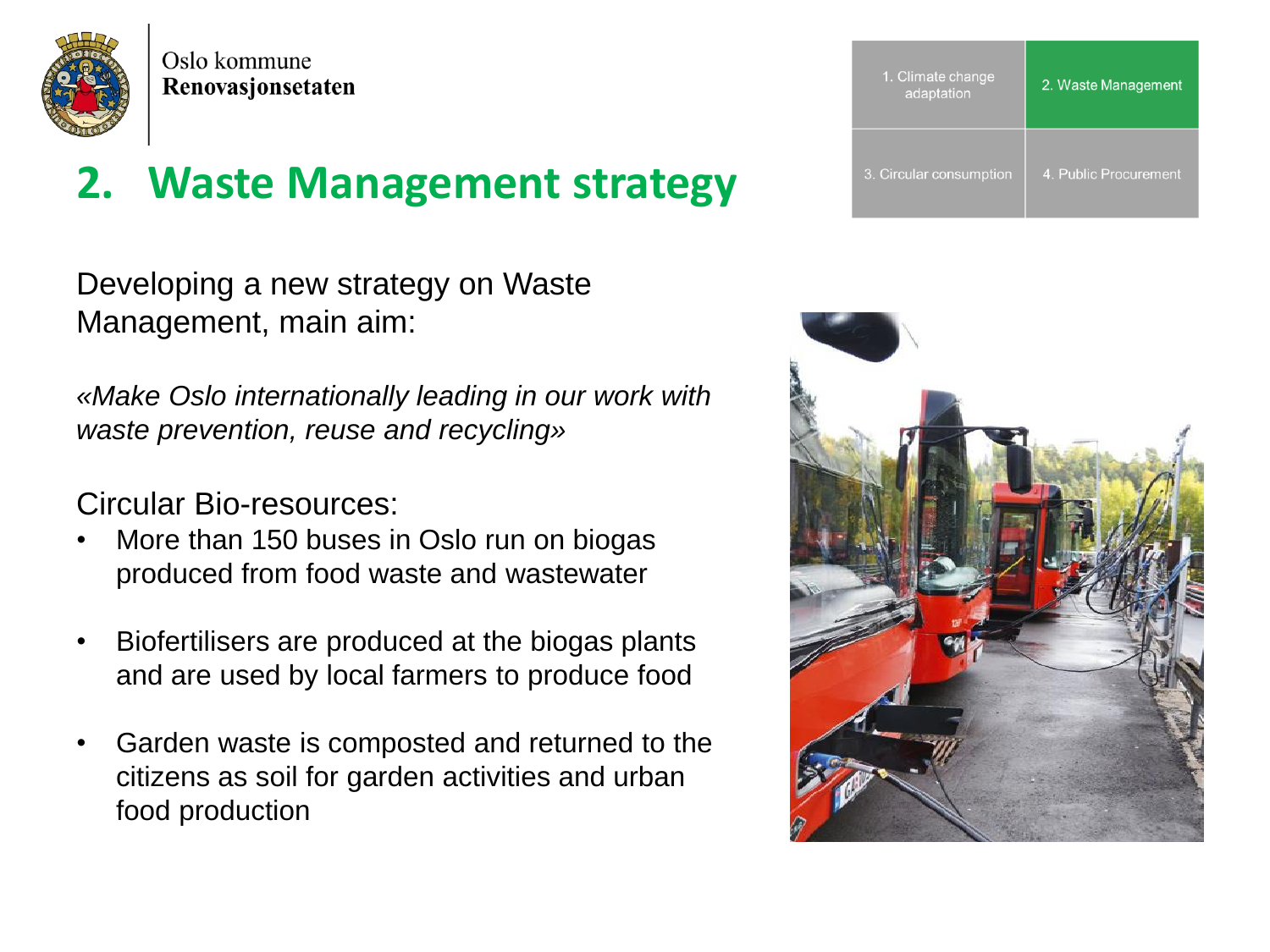

#### **3. Circular Consumption**

Developing a new strategy on Sustainable and Circular consumption in Oslo:

*«Reducing the cities environmental footprint through a reduction in material consumption»*

Four main goals:

- Promote knowledge and engagement concerning sustainable lifestyle among citizens and private companies
- Local facilitation for sharing and circular consumption, to enable a change in citizens consumer habits
- Create more circular systems in collaboration with the private sector and our citizens
- Act as an active and responsible city, by showcasing best practices on circular consumption

| 1. Climate change<br>adaptation | 2. Waste Management   |
|---------------------------------|-----------------------|
| 3. Circular consumption         | 4. Public Procurement |

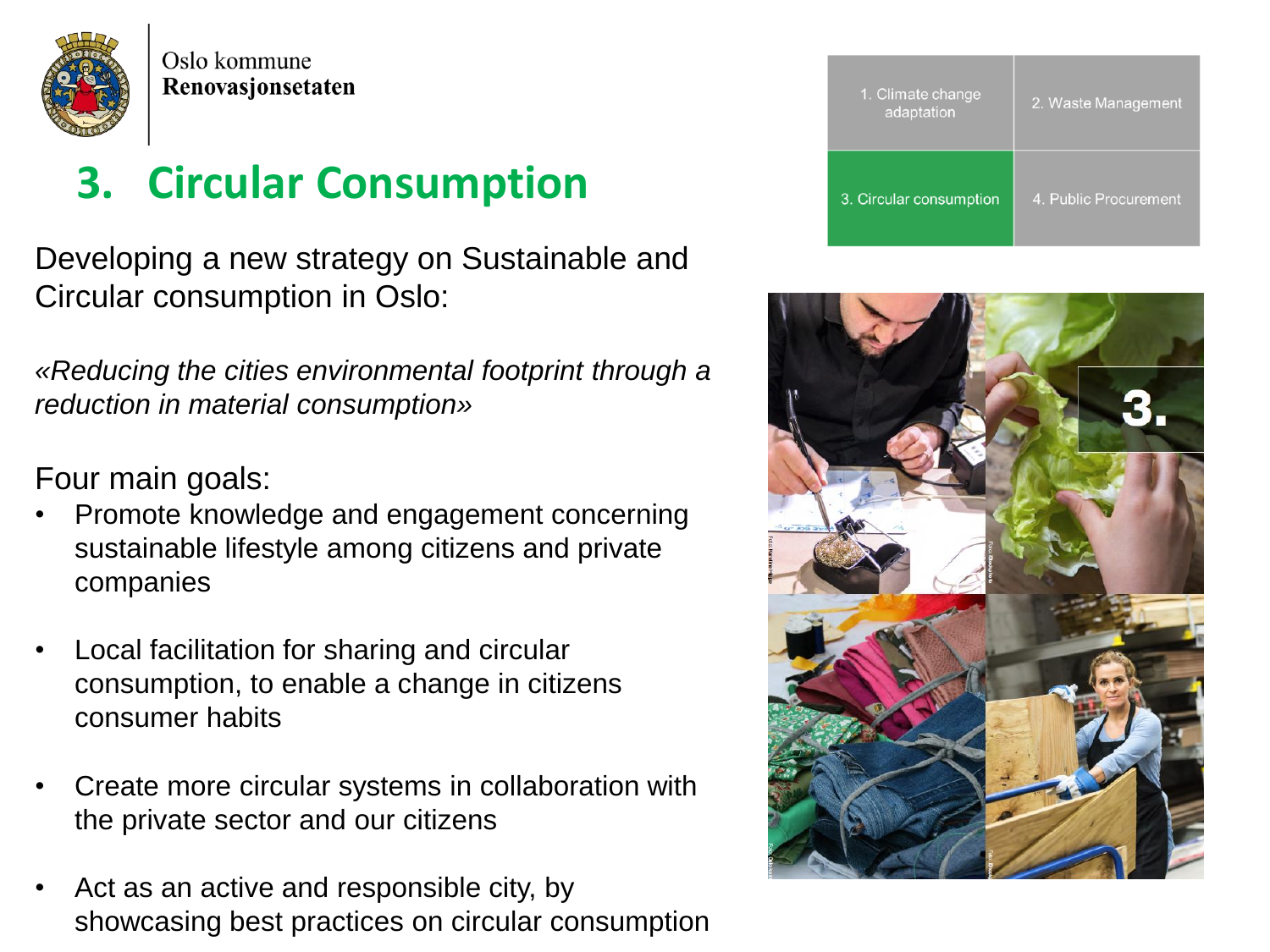

#### **4. Public Procurement**

#### *Main objective:*

*"Oslo Municipality is to conduct appropriate and cost-effective procurement processes - which deliver sound and sustainable solutions in both the short and long term."* 

On green procurement and circular economy:

- Increase recycling, re-purposing and sharing
- Apply category management to increase the share of sustainable materials and organic food
- Calculate the cost of delivery from a life-cycle perspective
- Consider requiring bio-plastics, when this can provide more environmentally friendly solutions

Pilot project: refurbishing ICT-equipment

ICLEI Procura+ Network

• Experience sharing and capacity building

| 1. Climate change<br>adaptation | 2. Waste Management   |
|---------------------------------|-----------------------|
| 3. Circular consumption         | 4. Public Procurement |